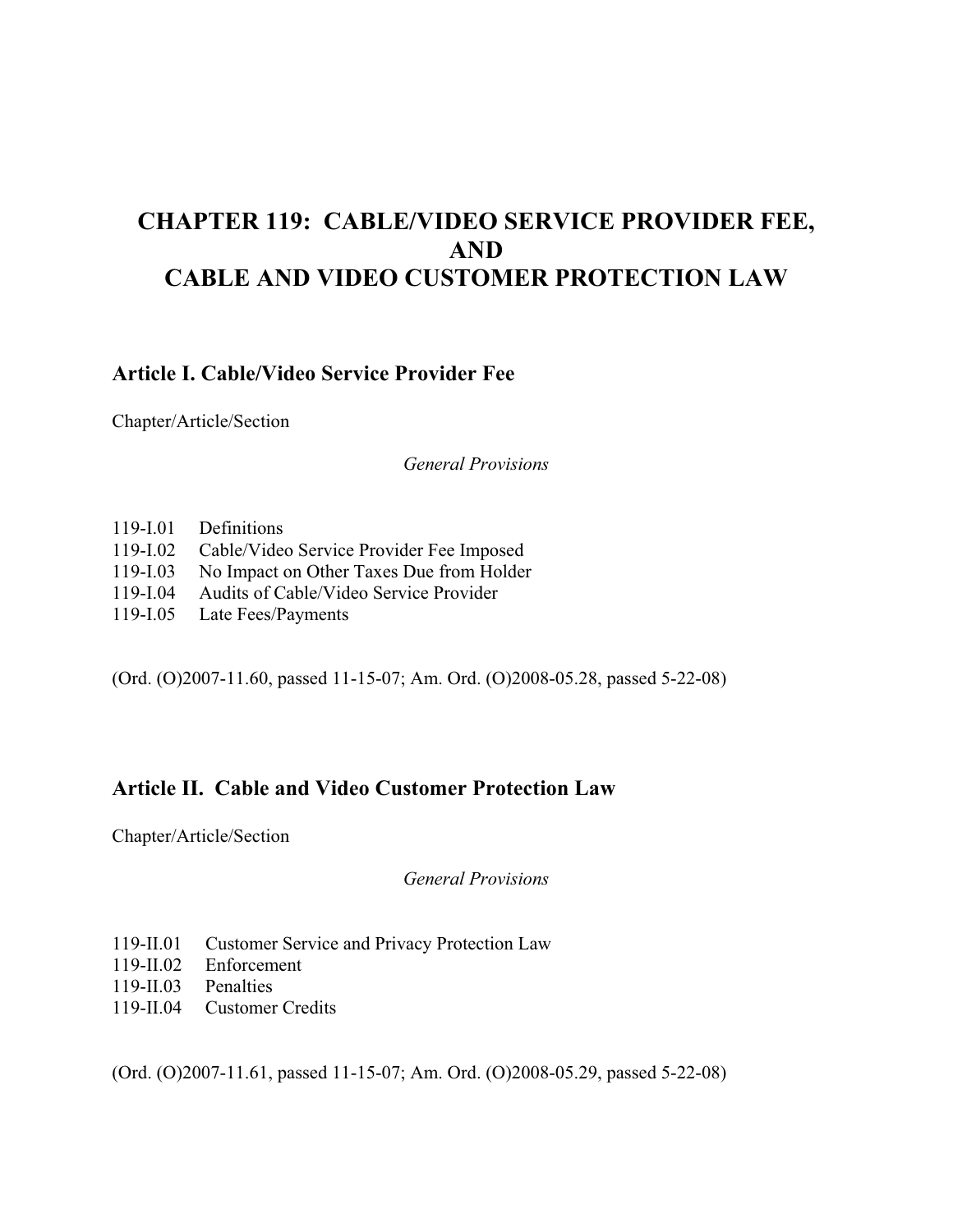#### **CABLE/VIDEO SERVICE PROVIDER FEE**

# **Article I. Cable/Video Service Provider Fee.**

# **§ 119-I.01 Definitions.**

The following terms shall have the following meanings in this Chapter:

*CABLE SERVICE***:** As defined in 47 U.S.C. § 522(6).

*COMMISSION***:** The Illinois Commerce Commission.

*GROSS REVENUES***:** All consideration of any kind or nature, including, without limitation, cash, credits, property and in-kind contributions received by the Holder for the operation of a cable or video system to provide cable service or video service within the Holder's cable service or video service area within the Village.

- 1. Gross revenues shall include the following:
	- A. Recurring charges for cable or video service.
	- B. Event-based charges for cable service or video service, including, but not limited to, pay-per-view and video-on-demand charges.
	- C. Rental of set top boxes and other cable service or video service equipment.
	- D. Service charges related to the provision of cable service or video service, including but not limited to activation, installation and repair charges.
	- E. Administrative charges related to the provision of cable service or video service, including but not limited to service order and service termination charges.
	- F. Late payment fees or charges, insufficient funds check charges and other charges assessed to recover the costs of collecting delinquent payments.
	- G. A *pro rata* portion of all revenue derived by the Holder or its affiliates pursuant to compensation arrangements for advertising or for promotion or exhibition of any products or services derived from the operation of the Holder's network or cable system to provide cable service or video service within the Village. The allocation shall be based on the number of subscribers in the Village divided by the total number of subscribers in relation to the relevant regional or national compensation arrangement.
	- H. Compensation received by the Holder that is derived from the operation of the Holder's network or cable system to provide cable service or video service with respect to commissions that are received by the Holder as compensation for promotion or exhibition of any products or services on the Holder's network, such as a "home shopping" or similar channel.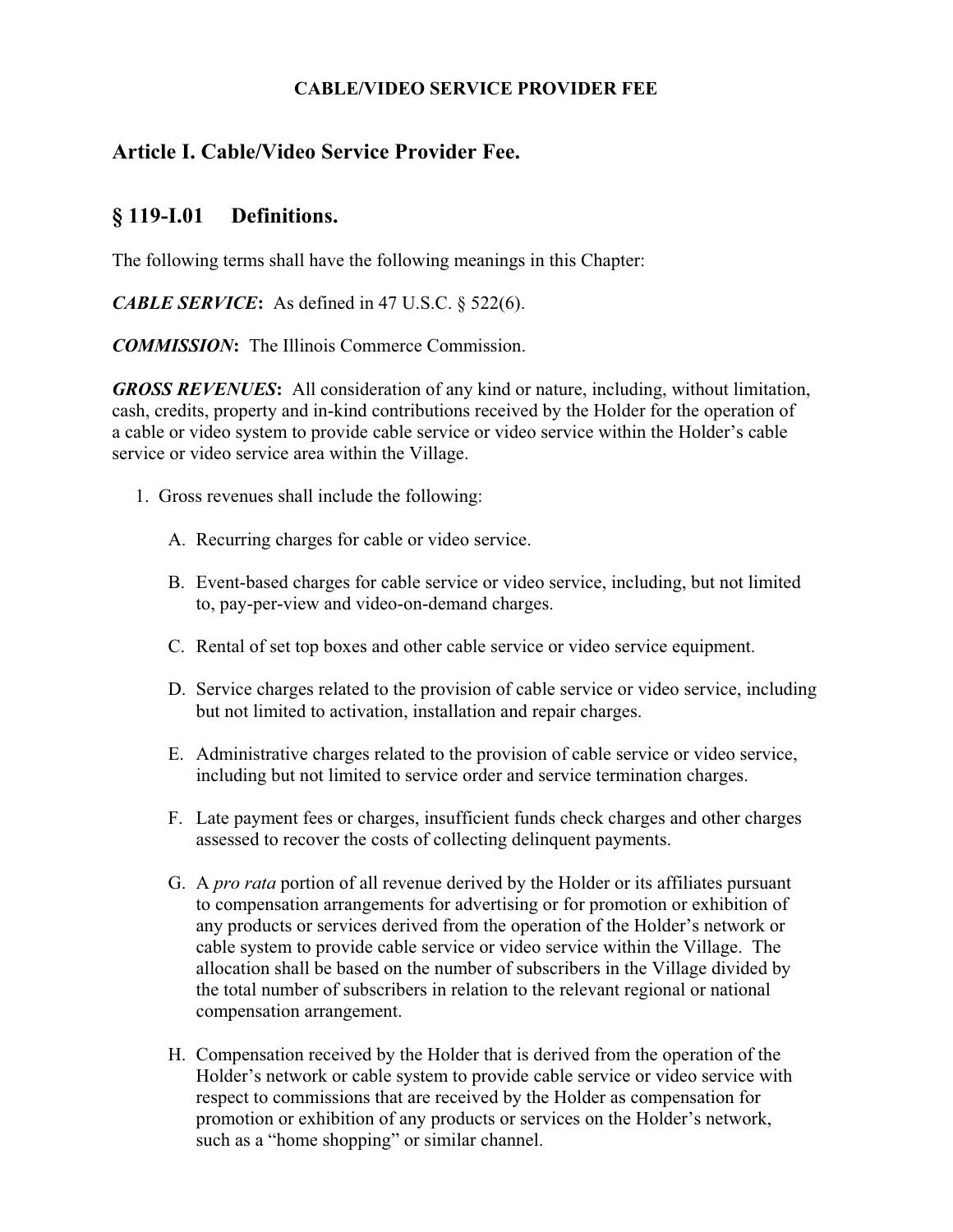- I. In the case of a cable service or video service that is bundled or integrated functionally with other services, capabilities or applications, the portion of the Holder's revenue attributable to the other services, capabilities or applications shall be included in the gross revenue unless the Holder can reasonably identify the division or exclusion of the revenue from its books and records that are kept in the regular course of business.
- J. The service provider fee permitted by 220 ILCS 5/21-801(b) and 65 ILCS 5/11-42-11.
- 2. Gross revenues do not include any of the following:
	- A. Revenues not actually received, even if billed, such as bad debt, subject to 220 ILCS 5/21-801(c)(1)(vi).
	- B. Refunds, discounts or other price adjustments that reduce the amount of gross revenues received by the Holder to the extent the refund, rebate, credit or discount is attributable to cable service or video service.
	- C. Regardless of whether the services are bundled, packaged or functionally integrated with cable service or video service, any revenues received from services not classified as cable service or video service, including, without limitation, revenue received from telecommunication services, information services or the provision of directory or Internet advertising, including yellow pages, white pages, banner advertisement and electronic publishing or any other revenues attributed by the Holder to non-cable service or non-video service in accordance with the Holder's books and records and records kept in the regular course of business and any applicable laws, rules, regulations, standards or orders.
	- D. The sale of cable services or video services for resale in which the purchaser is required to collect the service provider fee from the purchaser's subscribers to the extent the purchaser certifies in writing that it will resell the service within the Village and pay the fee permitted by 220 ILCS 5/21-801(b) with respect to the service.
	- E. Any tax or fee of general applicability imposed upon the subscribers or the transaction by a Village, state, federal or any other governmental entity and collected by the Holder and required to be remitted to the taxing entity, including sales and use taxes.
	- F. Security deposits collected from subscribers.
	- G. Amounts paid by subscribers to "home shopping" or similar vendors for merchandise sold through any home shopping channel offered as part of the cable service or video service.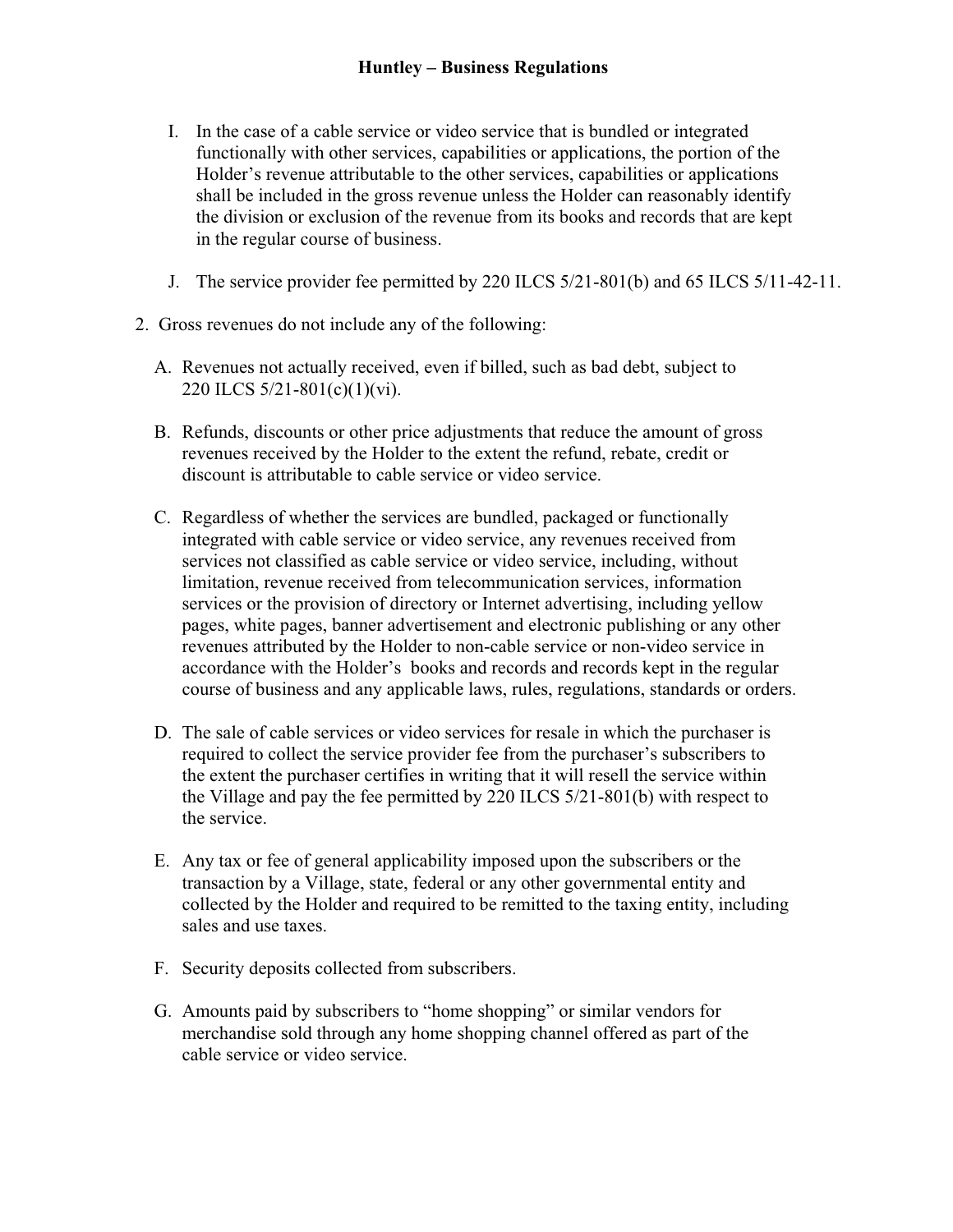### **CABLE AND VIDEO SERVICE PROVIDER FEE**

 3. Revenue of an affiliate of a Holder shall be included in the calculation of gross revenues to the extent the treatment of the revenue as revenue of the affiliate rather than the Holder has the effect of evading the payment of the fee permitted by 220 ILCS 5/21-801(b) or 65 ILCS 5/11-42-11 which would otherwise be paid by the Holder by virtue of the provision of cable service or video service.

*HOLDER:* A person or entity that has received authorization to offer or provide cable or video service from the Commission pursuant to 220 ILCS 5/21-401, or that otherwise provides cable or video service within the Village using the Village's rights of way for this service regardless of whether such use is pursuant to a franchise agreement or not.

*SERVICE*: The provision of "cable service" or "video service" to subscribers and the interaction of subscribers with the person or entity that has received authorization to offer or provide cable or video service from the Commission pursuant to 220 ILCS 5/21-401, or that otherwise provides cable or video service within the Village using the Village's rights of way for this service regardless of whether such use is pursuant to a franchise agreement or not.

*SERVICE PROVIDER FEE***:** The amount paid under this Chapter and 220 ILCS 5/21-801 or 65 ILCS 5/11-42-11 by the Holder to a Village for the service areas within its territorial jurisdiction.

*VIDEO SERVICE***:** Video programming and subscriber interaction, if any, that is required for the selection or use of such video programming services, and which is provided through wireline facilities located at least in part in the public right-of-way without regard to delivery technology, including Internet protocol technology. This definition does not include any video programming provided by a commercial mobile service provider defined in 47 U.S.C. § 332(d) or any video programming provided solely as part of, and via, service that enables users to access content, information, electronic mail or other services offered over the public Internet

# **§ 119-I.02 Cable/Video Service Provider Fee Imposed.**

- A. Fee Imposed: A fee is imposed on any Holder providing cable service or video service in the Village.
- B. Amount of Fee: The amount of the fee imposed shall be 5 percent of the Holder's Gross Revenues.
- C. Notice to the Village: The Holder shall notify the Village at least 10 days prior to the date on which the Holder begins to offer cable service or video service in the Village.
- D. Holder's Liability: The Holder shall be liable for and pay the service provider fee to the Village. The ordinance adopting this Chapter shall be sent by first class mail, postage prepaid, to the address listed on the Holder's application notice sent pursuant to 220 ILCS 5/21-401(b)(6) to the Village, or the absence of such application, to the last known contact address for the Holder.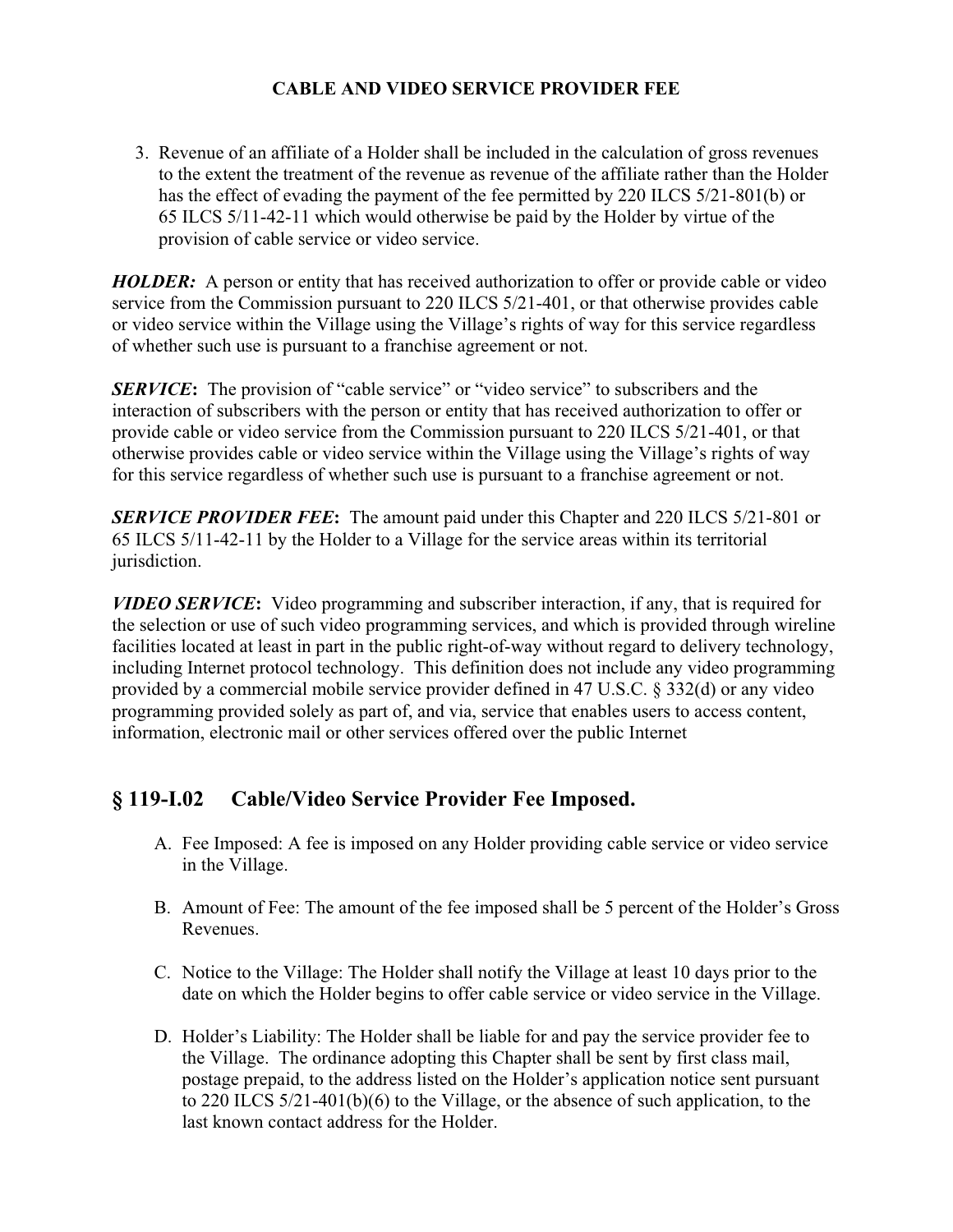#### **Huntley – Business Regulations**

- E. Payment Date: The payment of the service provider fee shall be due on a quarterly basis, 45 days after the close of the calendar quarter. If mailed, the fee is considered paid on the date it is postmarked. Each payment shall include a statement explaining the basis for the calculation of the fee.
- F. Exemption: The fee imposed does not apply to existing cable service or video service providers that have an existing franchise agreement with the Village in which a fee is paid, although, upon expiration of such franchise agreements, the existing cable or video service provider shall owe a fee pursuant to the terms of this Ordinance.
- G. Franchise: The cable service or video service operator's compliance with this ordinance, as well as the Customer Protection Law Ordinance and Franchise Fee for Cable Systems Ordinance shall constitute a franchise to operate within the Village, and provide its cable or video services within the Village. In addition, as a condition to such franchise, the Holder shall reserve one channel for educational and governmental cable casting to be provided to the Village.

## **§ 119-I.03 No Impact on Other Taxes Due from Holder.**

 Nothing contained in this Chapter shall be construed to exempt a Holder from any tax that is or may later be imposed by the Village, including any tax that is or may later be required to be paid by or through the Holder with respect to cable service or video service. A state-issued authorization shall not affect any requirement of the Holder with respect to payment of the Village's simplified municipal telecommunications tax or any other tax as it applies to any telephone service provided by the Holder. A state-issued authorization shall not affect any requirement of the Holder with respect to payment of the local unit of government's 911 or E911 fees, taxes or charges.

# **§ 119-I.04 Audits of Cable/Video Service Provider.**

A. Audit Requirement: The Village will notify the Holder of the requirements it imposes on other cable service or video service providers to submit to an audit of its books and records. The Holder shall comply with the same requirements the Village imposes on other cable service or video service providers in its jurisdiction to audit the Holder's books and records and to recompute any amounts determined to be payable under the requirements of the Village. On an annual basis within one hundred twenty (120) days of the close of the calendar year, the Holder shall submit to the Village a financial statement reflecting the total amount of the revenue and all payments and computations for the previous year. Said statement shall be either audited or certified by an independent certified public accountant or certified by a financial officer of the Holder. Upon ten (10)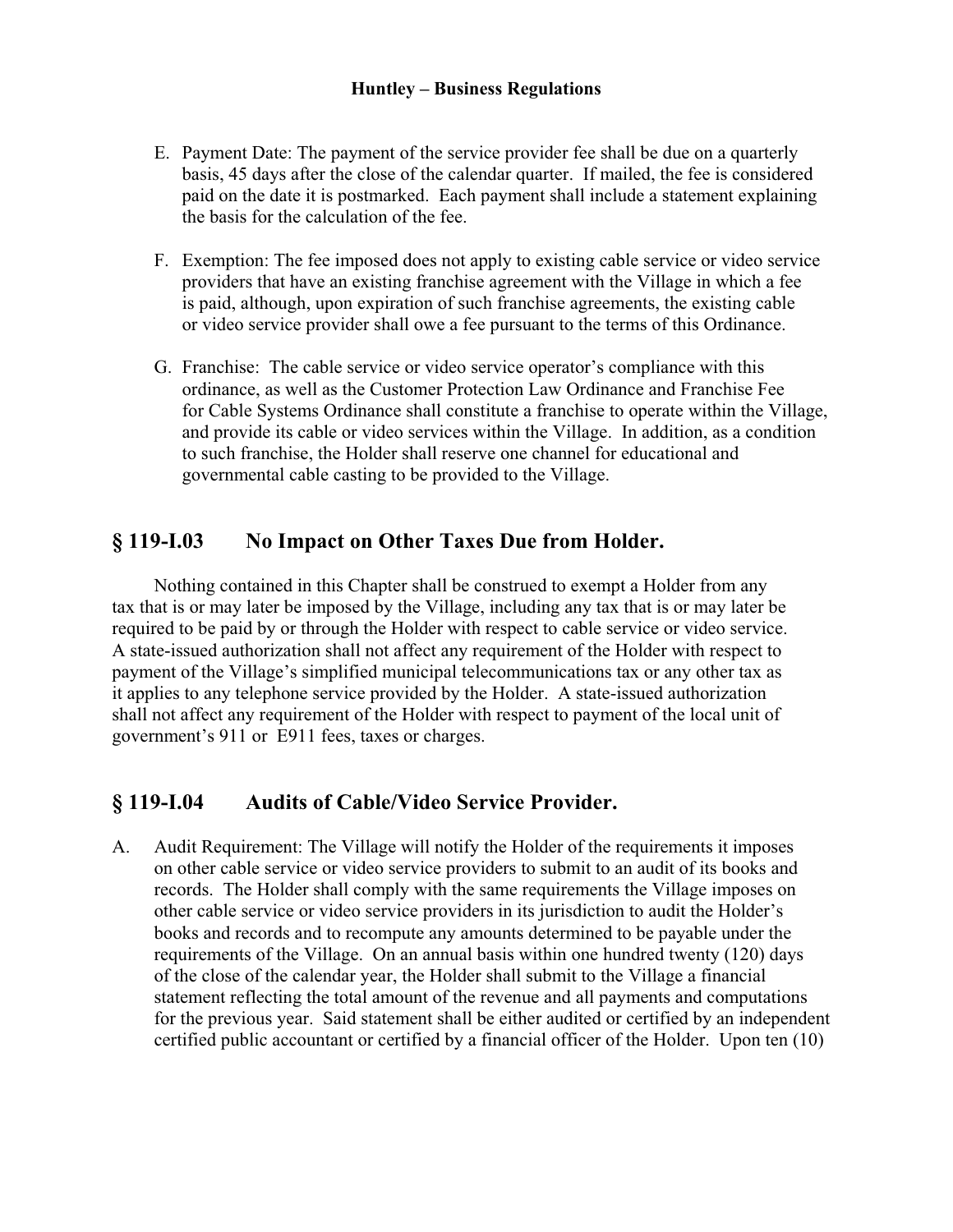#### **CABLE AND VIDEO SERVICE PROVIDER FEE**

 days prior written notice, the Village shall have the right to conduct an independent audit of Holder's records related to the computation of the fee, in accordance with generally accepted accounting procedures. Such records regarding billing shall be retained by the Holder for five (5) years' time. If such audit indicates a fee underpayment of five percent (5%) or more, the Holder shall assume all reasonable costs of such an audit. No acceptance of amounts remitted shall be construed as an accord that the amounts are correct.

B. Additional Payments: Any additional amount due after an audit shall be paid within 30 days after the Village's submission of an invoice for the sum.

### **§ 119-I.05 Late Fees / Payments.**

 All fees due and payments which are past due shall be governed by ordinances adopted by the Village pursuant to the Local Government Taxpayers' Bill of Rights Act, 50 ILCS 45/1 *et seq*.

(Ord. (O)2007-11.60, passed 11-15-07; Am. Ord. (O)2008-05.28 passed 5-22-08)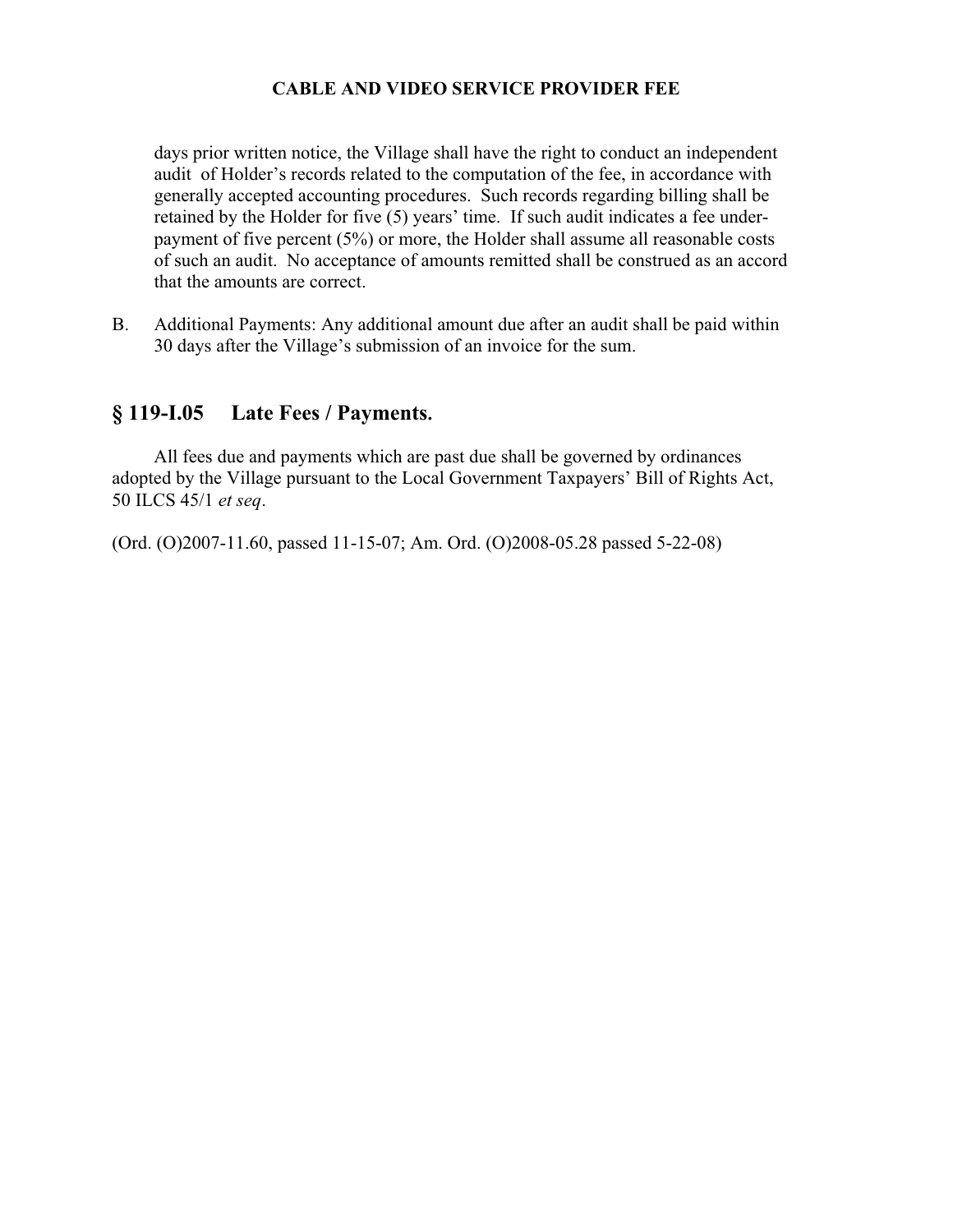#### **Cable and Video Customer Protection Law**

### **Article II. Cable and Video Customer Protection Law.**

### **§ 119-II.01 Customer Service and Privacy Protection Law.**

A. Adoption: The regulations of the Cable and Video Customer Protection Law, 220 ILCS 5/70-501 *et seq*., are hereby adopted by reference and made applicable to the cable or video providers offering services within the Village's boundaries.

B. Amendments: Any amendment to the Cable and Video Customer Protection Law that becomes effective after the effective date of this Chapter shall be incorporated into this Chapter by reference and shall be applicable to cable or video providers offering services within the Village's boundaries. However, any amendment that makes its provisions optional for adoption by municipalities shall not be incorporated into this Chapter by reference without formal action by the Village.

#### **§ 119-II.02 Enforcement.**

 Pursuant to law, the Village declares its intent to enforce all of the customer service and privacy protection standards of the Cable and Video Protection Law with respect to complaints received from residents within the Village.

#### **§ 119-II.03 Penalties.**

A. Penalty: In addition to the penalties provided by law, the schedule of penalties found in 220 ILCS 5/70-501(r)(1) shall be applicable for any material breach of the Cable and Video Protection Law by cable or video providers. The monetary penalties shall apply on a competitively neutral basis and shall not exceed \$750 for each day of the material breach and shall not exceed \$25,000 for each occurrence of a material breach per customer.

 For purposes of this Section, material breach means any substantial failure of a cable or video provider to comply with service quality and other standards specified in any provision of the law.

 A material breach, for the purpose of assessing penalties, shall be deemed to occur for each day that a material breach has not been remedied by the cable or video service provider after the notice.

B. Notice: The Village shall give the cable or video provider written notice of any alleged material breaches of the law and allow such provider at least 30 days from the receipt of the notice to remedy the specified material breach.